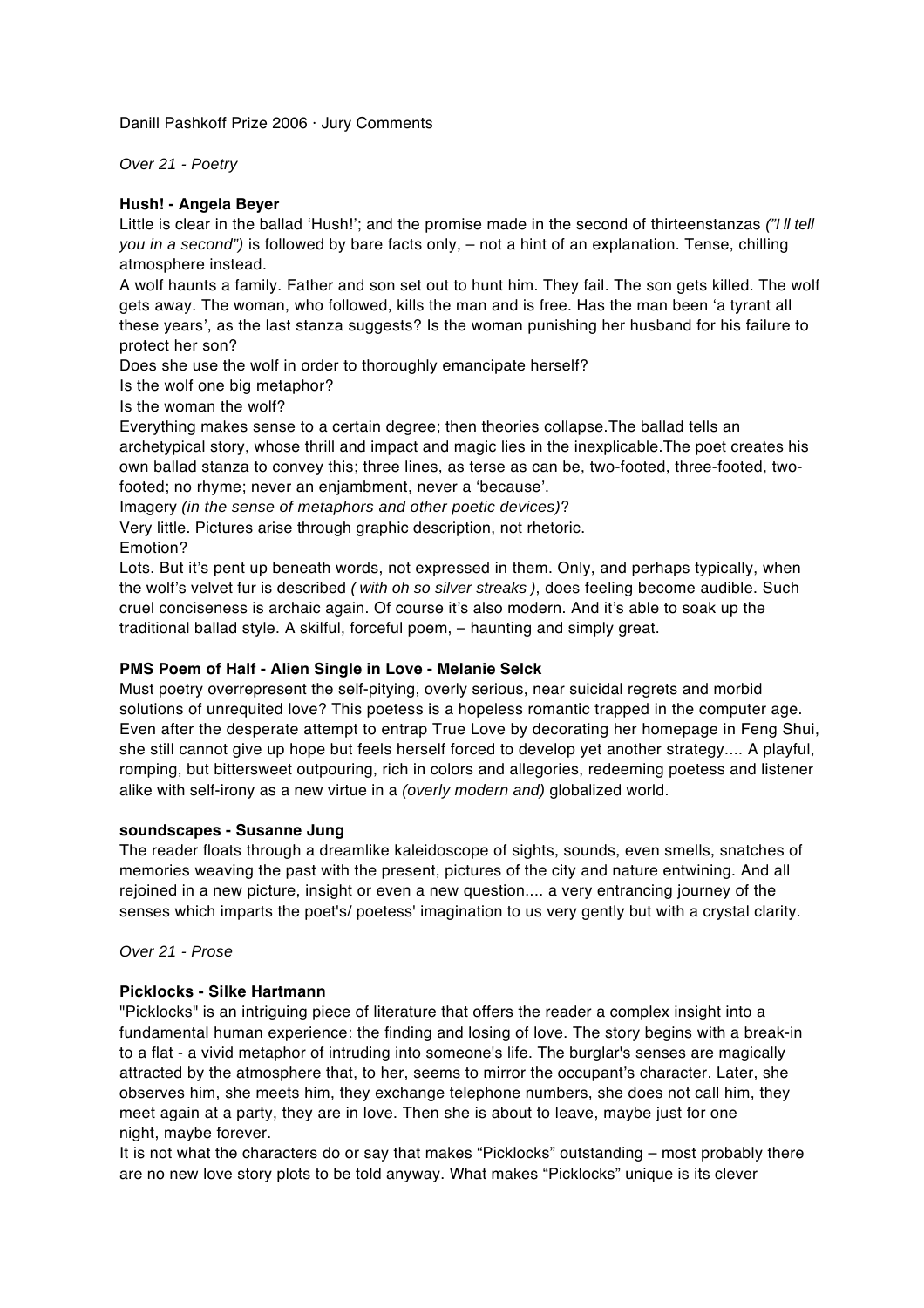treatment of space, time and point of view that in the course of the story become parameters of profound uncertainty.

The fluctuation of feelings that shift from fascination and sensuality to disappointment and boredom is conveyed by an expressive language of great clarity, on the one, hand and a multilayered structure on the other. Thus, the author creates an atmosphere that is both familiar and new at the same time and meshes a net of ambiguities and ambushes the reader cannot evade. For a short, valuable moment we catch a glimpse of what is happening to us when we are in love: We might lose it the very moment we have found it.

# **Trip Down Memory Lane - Julia Scheit**

"Trip Down Memory Lane" is not a short story you will forget about easily. It is the moving report on an incurable mental illness, on suffering and bereavement. The narrator, telling the story of his wife's irreversible mental prostration, avoids sentimentality. The matter-of-fact style seems more effective than elaborate imagery could ever have been. The reader feels with the husband, cannot help noticing how more and more painful it becomes for the narrator to repress his emotion. Elliptical structures, the predominance of main clauses and means of contrast mirror the protagonist's self-imposed calm only too well. The circular structure of the short story is remarkably effective. We know the ending, yet we cannot stop reading.

Witnessing and trying to conceal the consequences of his wife's more and more alarming forgetfulness, the narrator finds consolation in a "Trip Down Memory Lane." Dialogue, interior monologue and flash-backs are expertly interwoven and create the "unity of effect" that Poe intended his stories to convey

#### . **Movements - Sandra Tinter** (comments will follow)

Under 21 - Poetry

### **A break from a walk in the park (collection) - Stephan Krohn**

The poems express emotions and ideas in playful and unusual images and metaphors that are woven together through a regular rhyme scheme that does not seem to be forcefully constructed; instead the arrangement of the words seems quite natural and catches the reader's attention immediately. The author has a good ear for rhythm and an impressive vocabulary.

### **Blurred Home - Claudia Mey**

With just a few descriptive words, this wistful poem spirits the reader away to several different countries, while at the same time taking him into the narrator's past. The regular rhyme scheme winds around the alternating stops of a life's journey, physical movements are contrasted with a recurrent state of mind and invite the reader to take a break and reflect upon his or her own "blurred home" for a moment.

### **Ode to Pons / The comprehensive (W)rap - Johanna Germer**

The poems combine thoughts about life with everyday trivia in an original and witty manner. The easy use of language and a mostly regular structure of the poems direct the reader to well-known places where he/she is able to discover some new perspectives and reflections about things we often no longer pay attention to.

### Under 21 - Prose

**Night Ships - Charlotte Galinat** At first "Night Ships" masquerades as an ordinary love story, but as the narrator's date takes an unexpected turn, the story evolves into something more poignant and insightful. In the end, the reader gets to share an almost magical moment with the narrator. The jury was impressed with the atmosphere of the story, its mood of tranquillity, which lingers long after the night ships have passed by.